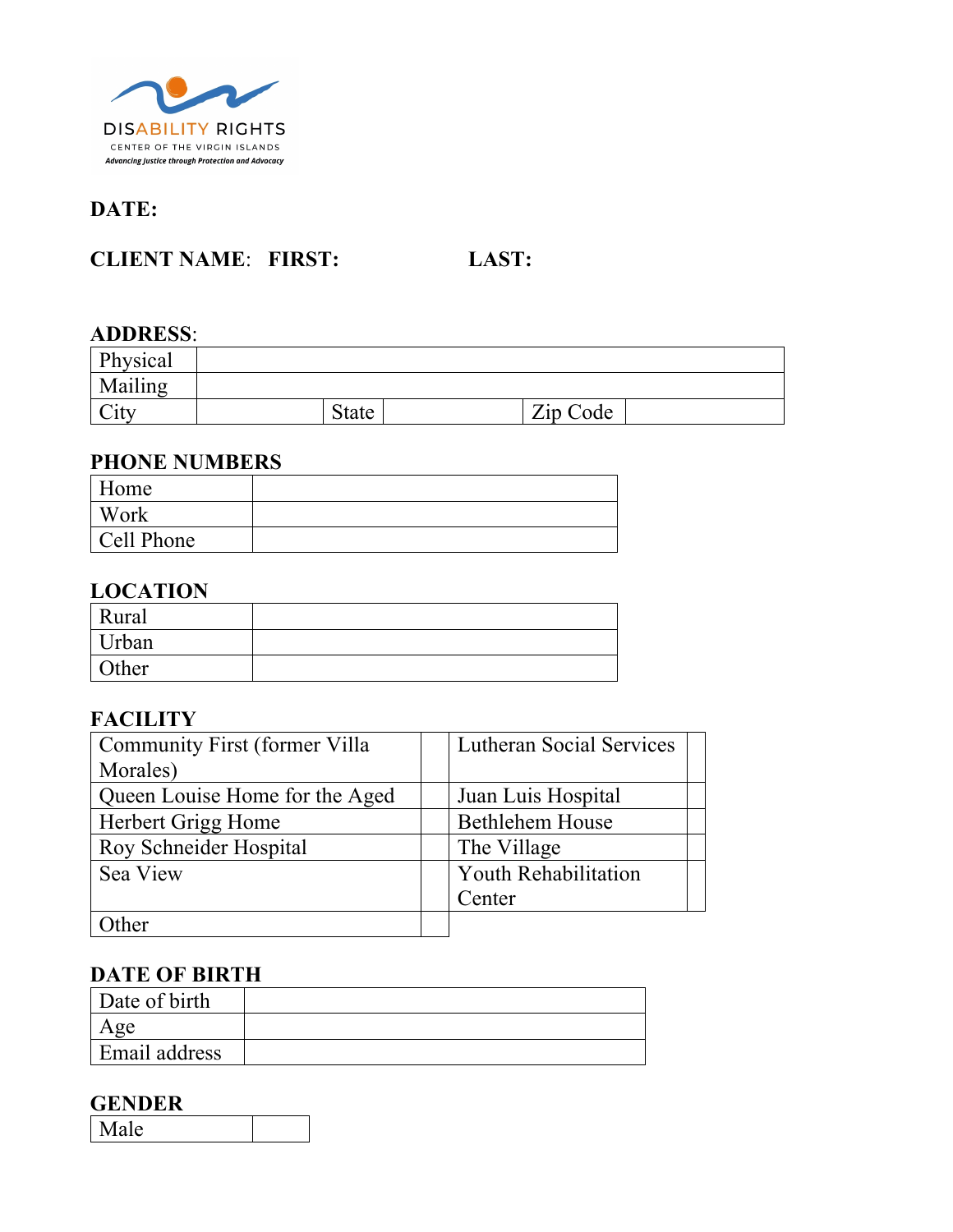| Female |  |
|--------|--|
| Other  |  |

## **INCOME**

| Employer |    |
|----------|----|
| l Income | ыZ |

# **PUBLIC ASSISTANCE**

Yes<sup>1</sup>

## **PREFERRED LANGUAGE**

| English | German        | Arabic |  |
|---------|---------------|--------|--|
| Spanish | American Sign |        |  |
|         | Language      |        |  |
| French  | Creole        |        |  |
| Arabic  | Other         |        |  |

## **ETHNICITY**

| Hispanic /Latino |  |
|------------------|--|
| <b>Black</b>     |  |
| American Indian  |  |
| Pacific Islander |  |
| Caucasian        |  |
| Other            |  |

## **EDUCATION LEVEL**

| College Graduate            | Some College             |
|-----------------------------|--------------------------|
| Elementary                  | Some Graduate            |
|                             | School                   |
| GED                         | Some High School         |
| <b>Graduate Degree</b>      | <b>Special Education</b> |
| <b>High School Graduate</b> | <b>Trade School</b>      |
| None                        | Unknown                  |
| <b>Secondary</b>            |                          |

## **DISABILITIES**

| Absence of Extremities | Mental Illness            |
|------------------------|---------------------------|
| ADDH                   | Intellectual Disability   |
| Autism                 | <b>Muscular Dystrophy</b> |
| Auto-immune (non       | Neurological Disorders    |
| Aids/HIV               |                           |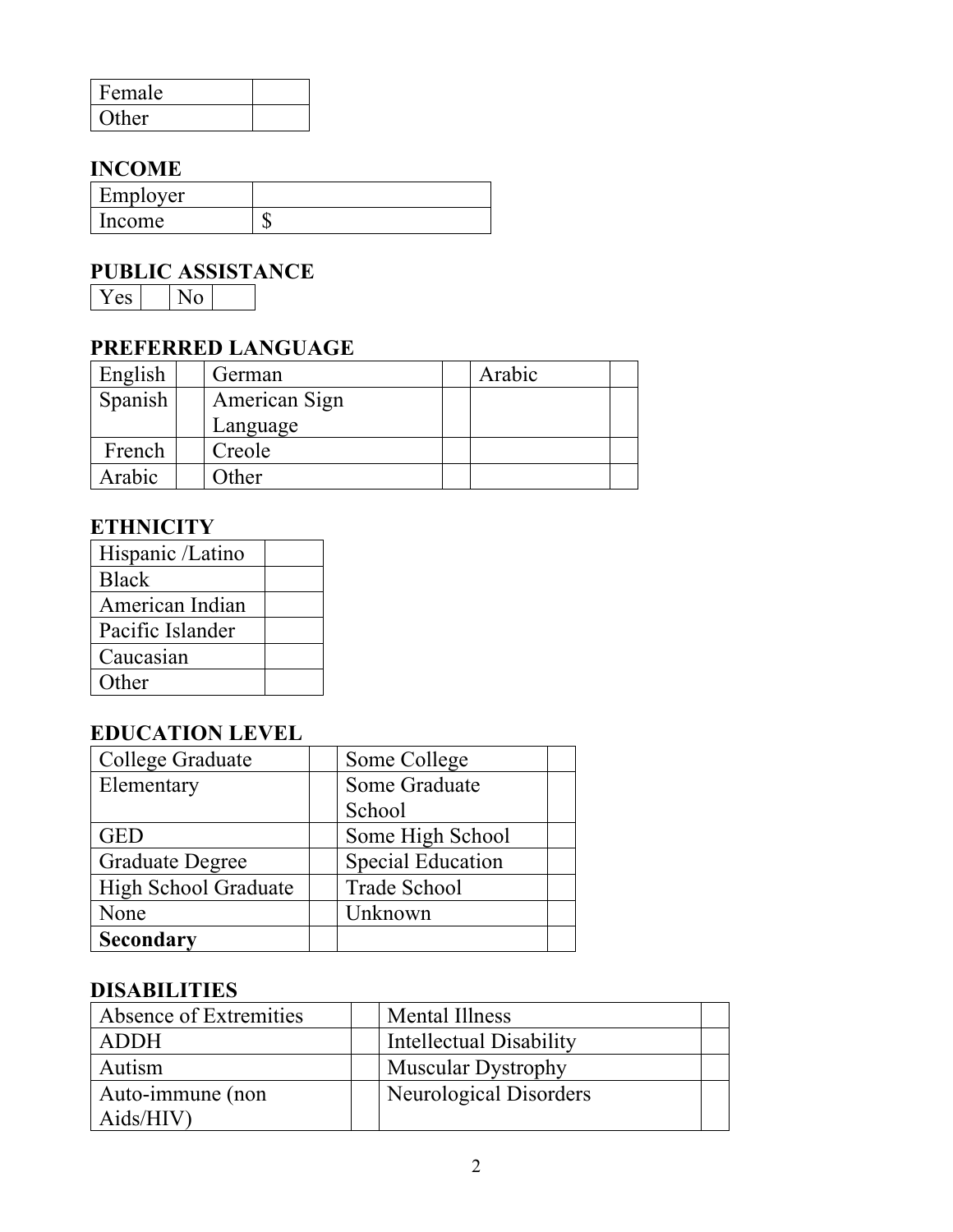| Blindness (both eyes)           | Other Emotional/Behavioural        |
|---------------------------------|------------------------------------|
| Cancer                          | Other intellectual                 |
| Cerebral Palsy                  | Physical/Orthopaedic impairments   |
| Deaf-Blind                      | <b>Respiratory Disorders</b>       |
| Deafness                        | <b>Skin Conditions</b>             |
| <b>Diabetes</b>                 | <b>Specific Learning Disorders</b> |
|                                 | (SLD)                              |
| Digestive Disorders             | <b>Speech Impairments</b>          |
| Epilepsy                        | Spina Bifida                       |
| <b>Genitourinary Conditions</b> | Tourette Syndrome                  |
| Hard of Hearing/hearing         | Muscular Skeletal Impairment       |
| impaired (not deaf)             |                                    |
| Heart and other Circulatory     | Substance Abuse (drugs Alcohol)    |
| Conditions                      |                                    |
| <b>HIV AIDS</b>                 | Traumatic brain injury             |
| Unknown                         | Visual Impairment (not blind)      |

## **ACCOMMODATIONS**

| <b>ASL</b>                       | Reader                        |
|----------------------------------|-------------------------------|
| Audio tape                       | Specific language interpreter |
| Beeper sensitivity               | Time                          |
| <b>Braille</b>                   | <b>TTY</b>                    |
| <b>Environmental Sensitivity</b> | Other                         |
| Large Print                      | Unknown                       |
| Low Literacy                     | None                          |
| Note Taking                      | Physical access               |

#### **SPECIAL EDUCATION**

Unknown Yes

## **PRIMARY CONTACT INFORMATION**

| First Name |  |
|------------|--|
| Last name  |  |

# **TELEPHONE NUMBER (S)**

| Home  |  |
|-------|--|
| Work  |  |
| Cell  |  |
| Phone |  |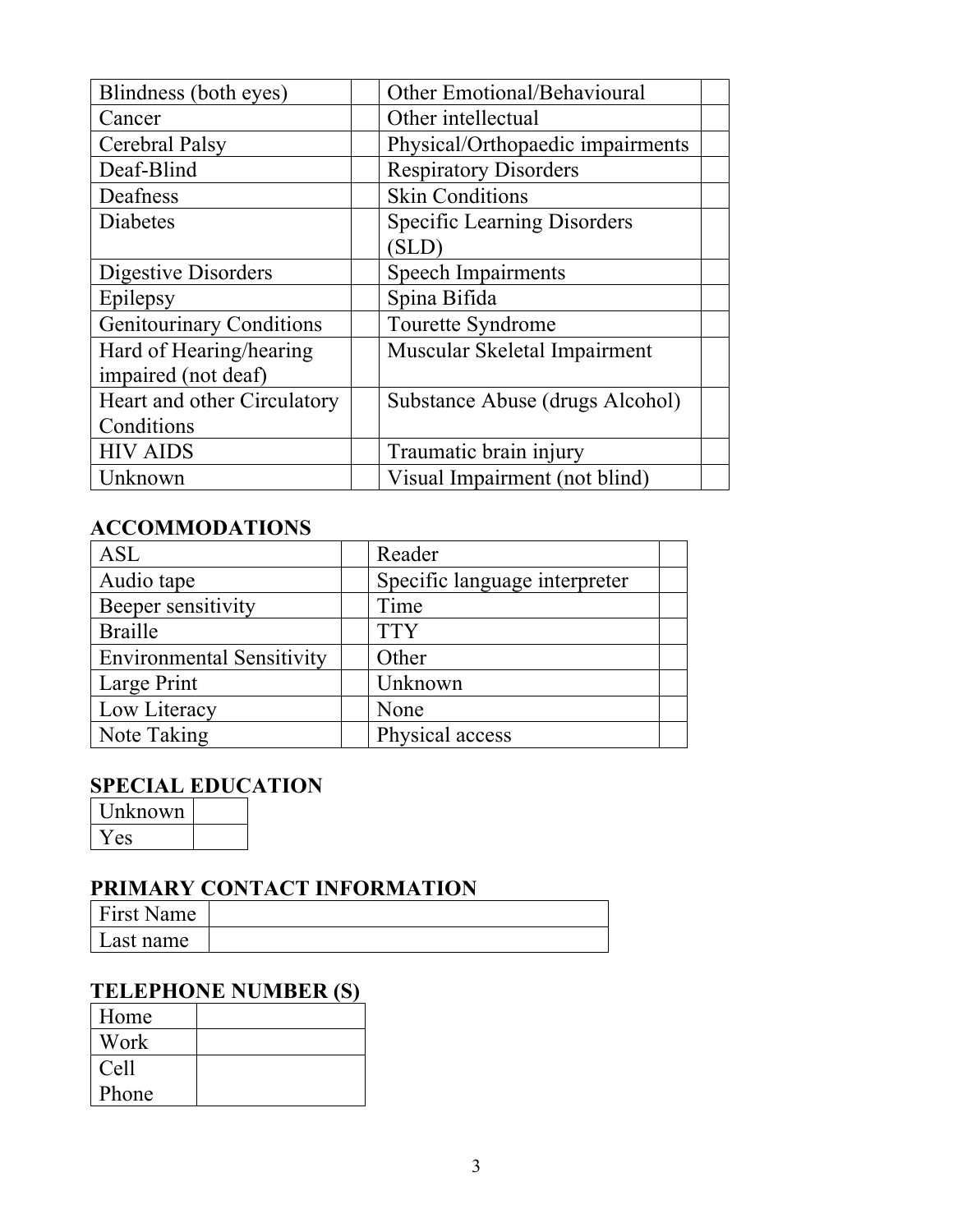# **RELATIONSHIP TO CLIENT**

| Mother         |  |
|----------------|--|
| Father         |  |
| <b>Brother</b> |  |
| Sister         |  |
| Legal          |  |
| guardian       |  |
| Attorney       |  |
| Other          |  |

## **SERVICE REQUEST TYPE**

| Abuse/Neglect Allegations (not used for | Representation at Hearings        |
|-----------------------------------------|-----------------------------------|
| <b>CAP/PABSS</b>                        |                                   |
| <b>Client Grievance</b>                 | <b>Representation at Meetings</b> |
| Document Review                         | <b>Short Term Assistance</b>      |
| $I\&R$                                  | <b>Technical Assistance</b>       |
| Litigation                              | Transportation (CAP/PABSS)        |
|                                         | only)                             |
| Non client direct project               | Review                            |

#### **FUND**

| <b>PADD</b>  | <b>PAAT</b>      |
|--------------|------------------|
| <b>PAIMI</b> | <b>HAVA</b>      |
| CAP          | <b>SSA</b>       |
| <b>PAIR</b>  | <b>TBI</b>       |
| VIPTI        | <b>REP PAYEE</b> |

## **PRIORITY – SEE CHEAT SHEET**

#### **COUNTY**

| l St. Croix | St. John     |  |
|-------------|--------------|--|
| St. Thomas  | Water Island |  |

## **PROBLEM LOCATION**

| Unknown      | Rural        |
|--------------|--------------|
| Out of State | <b>Urban</b> |

## **LIVING ARRANGEMENTS**

| Psychiatric Wards of Public General | Small Group Home (3 beds or less) |  |
|-------------------------------------|-----------------------------------|--|
| Hospital                            |                                   |  |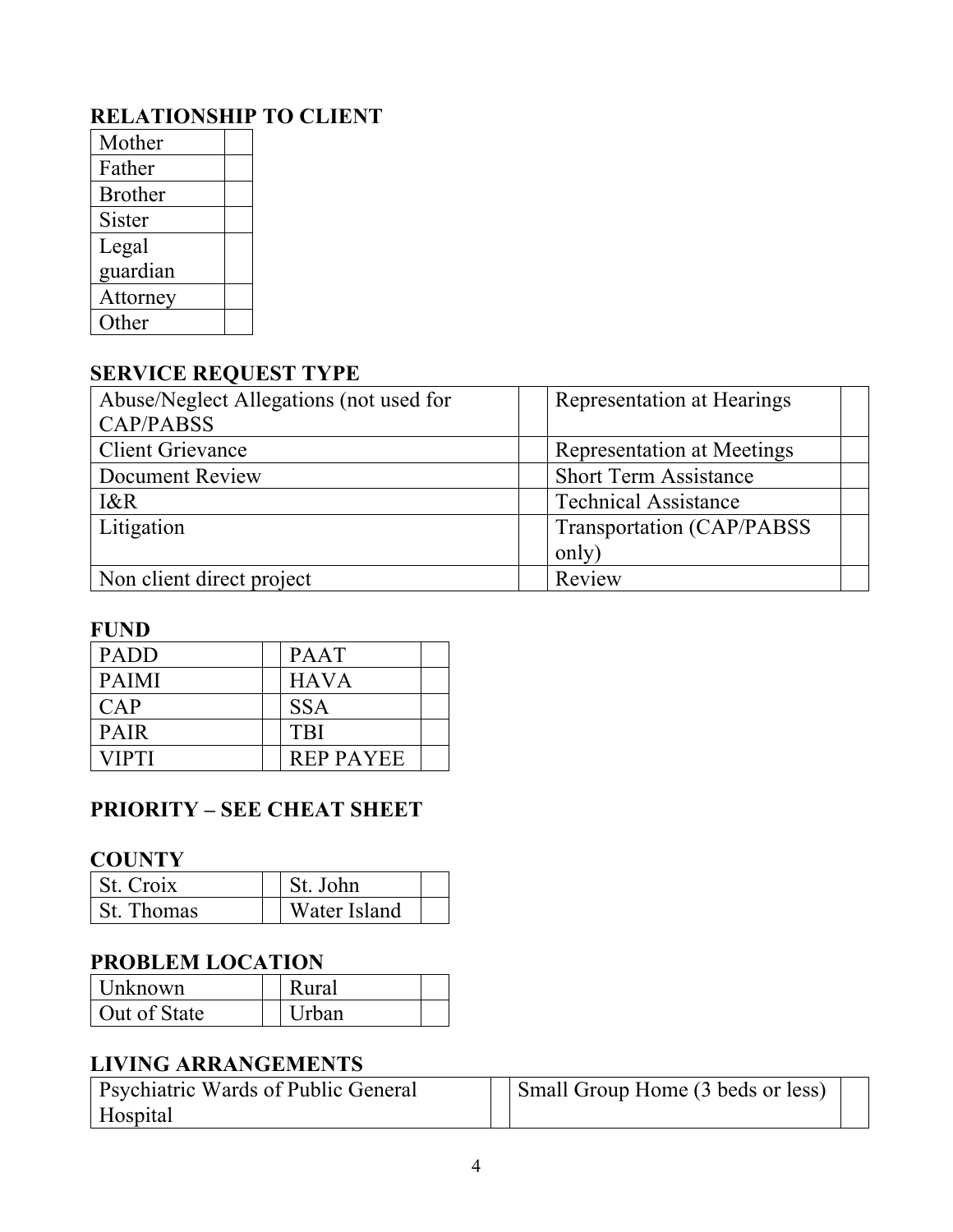| <b>Public Institutional Hospital Treatment</b>  | <b>Specialized Nursing</b>                |  |
|-------------------------------------------------|-------------------------------------------|--|
| Facility                                        | Facility/nursing Home                     |  |
| <b>Public General Hospital Emergency Room</b>   | <b>Supervised Apartment</b>               |  |
| <b>Public Institutional Living Arrangements</b> | VA Hospital                               |  |
| <b>Public Residential School</b>                | Unknown                                   |  |
| Semi Independent Home or Apartment              | Board and Care                            |  |
| <b>Community Residential Home</b>               | Jail                                      |  |
| <b>Detention Center</b>                         | Large Group Home (more than 3             |  |
|                                                 | beds)                                     |  |
| <b>Federal Facility</b>                         | Legal Detention Facility /Jail            |  |
| <b>Federal Prison</b>                           | Nursing Home                              |  |
| <b>Foster Care</b>                              | Municipal Detention Facility/Jail         |  |
| <b>Halfway House</b>                            | Parental or other Family Home             |  |
| Homeless                                        | <b>ICF/MR/Nursing Home</b>                |  |
| <b>Independent Housing</b>                      | <b>Intermediate Care Facility/Nursing</b> |  |
|                                                 | Home                                      |  |

# **PRIMARY DISABILITY**

# **ELIGIBILITY**

| Assistive Technology (AT)           |  |
|-------------------------------------|--|
| Being in a facility for 24 hrs (MI) |  |
| Limit 3 or more activities (DD)     |  |
| Mental Illness (MI)                 |  |
| Not PADD nor PAIMI (PAIR)           |  |
| Onset before age 22 (DD)            |  |
| <b>PABSS</b>                        |  |
| Rehabilitation Services (CAP)       |  |
| Unknown                             |  |

## **CLIENT OBJECTIVE**

**\_\_\_\_\_\_\_\_\_\_\_\_\_\_\_\_\_\_\_\_\_\_\_\_\_\_\_\_\_\_\_\_\_\_\_\_\_\_\_\_\_\_\_\_\_\_\_\_\_\_\_\_\_\_\_\_\_\_\_\_\_\_\_\_\_\_\_\_\_\_**

**\_\_\_\_\_\_\_\_\_\_\_\_\_\_\_\_\_\_\_\_\_\_\_\_\_\_\_\_\_\_\_\_\_\_\_\_\_\_\_\_\_\_\_\_\_\_\_\_\_\_\_\_\_\_\_\_\_\_\_\_\_\_\_\_\_\_\_\_\_\_**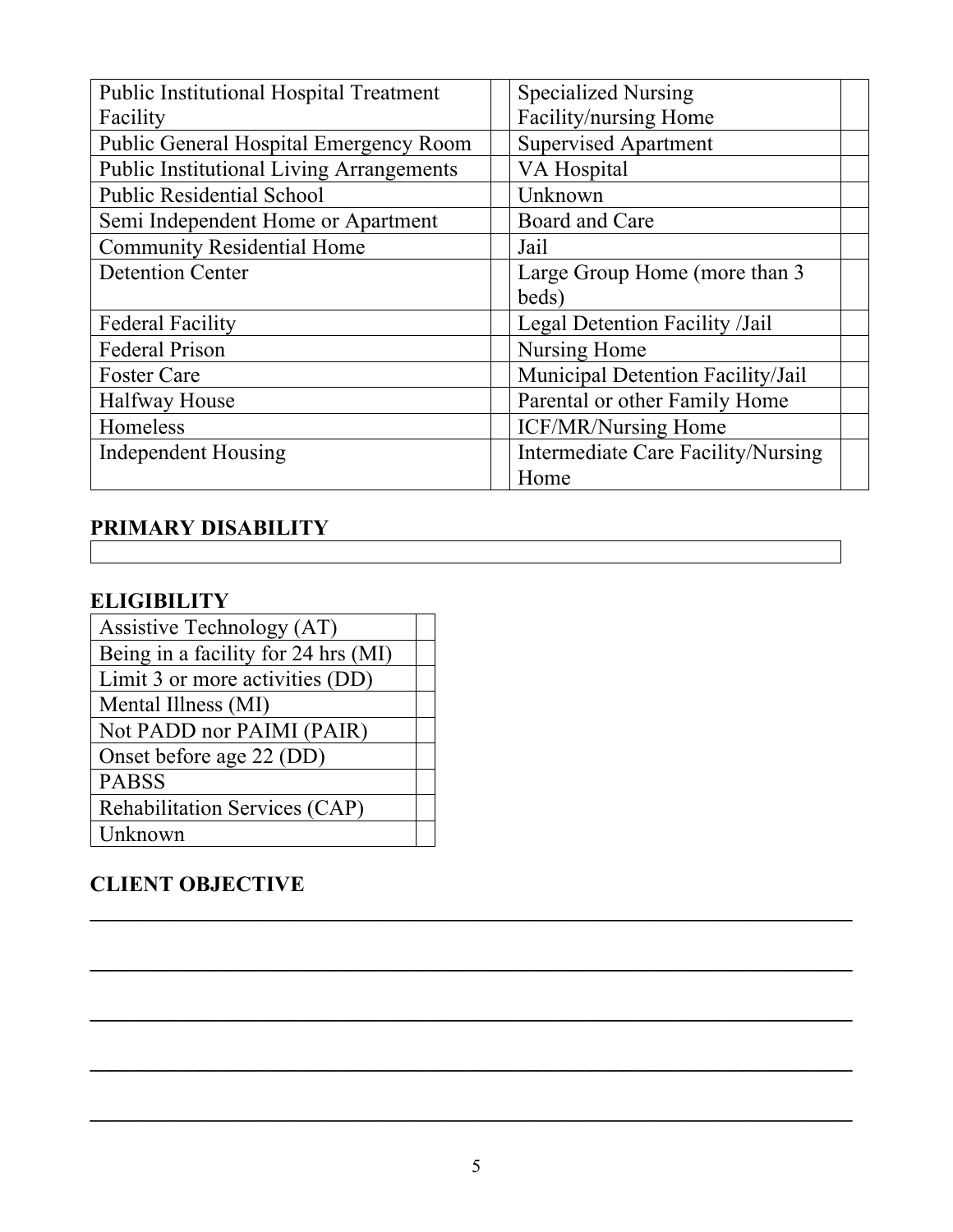# **PROBLEMS**

| Abuse                              | Non-Medical                    |
|------------------------------------|--------------------------------|
| <b>Architectural Accessibility</b> | Other                          |
| <b>Assistive Technology</b>        | Post-Secondary                 |
|                                    | Education                      |
| <b>Benefits Planning</b>           | Recreation                     |
| Child Care                         | <b>Rehabilitation Services</b> |
| Commitment                         | <b>Rights Violations</b>       |
| Education                          | Services                       |
| Employment                         | <b>Suspicious Death</b>        |
| <b>Financial Entitlements</b>      | Transportation                 |
| <b>Health Care</b>                 | Unknown                        |
| Housing                            | Voting                         |
| Neglect                            |                                |

## **CALLER**

| <b>First Name</b>       |  |
|-------------------------|--|
| Last Name               |  |
| Organization            |  |
| Physical Address        |  |
| <b>Mailing Address</b>  |  |
| City                    |  |
| <b>State</b>            |  |
| Zip Code                |  |
| Telephone Number        |  |
| <b>Alternate Number</b> |  |
| E-mail Address          |  |
| Relationship to Client  |  |
| Is client               |  |

# **REFERRER**

| <b>First Name</b>       |  |
|-------------------------|--|
| Last Name               |  |
| Organization            |  |
| <b>Physical Address</b> |  |
| <b>Mailing Address</b>  |  |
| City                    |  |
| <b>State</b>            |  |
| Zip Code                |  |
| Telephone Number        |  |
| <b>Alternate Number</b> |  |